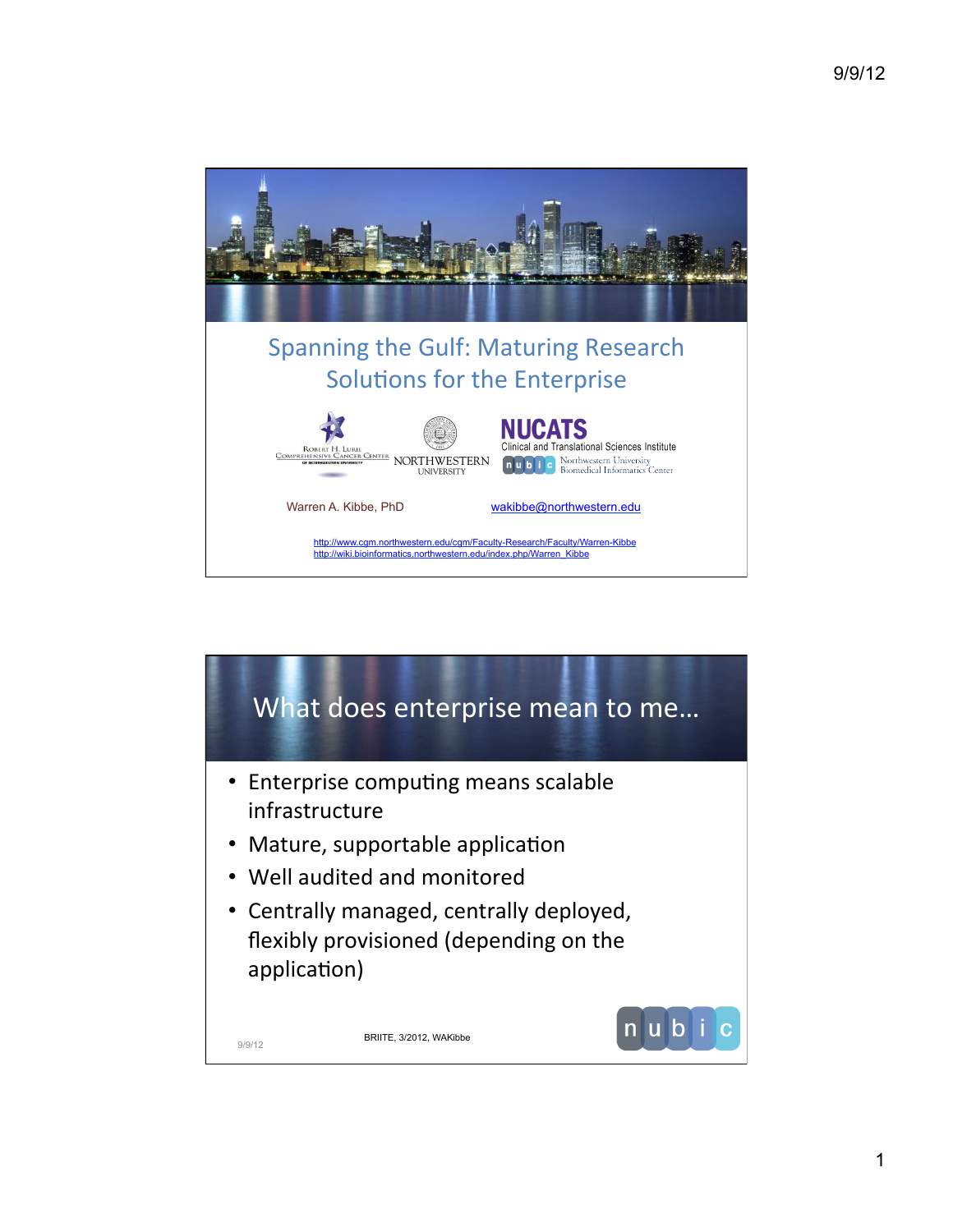

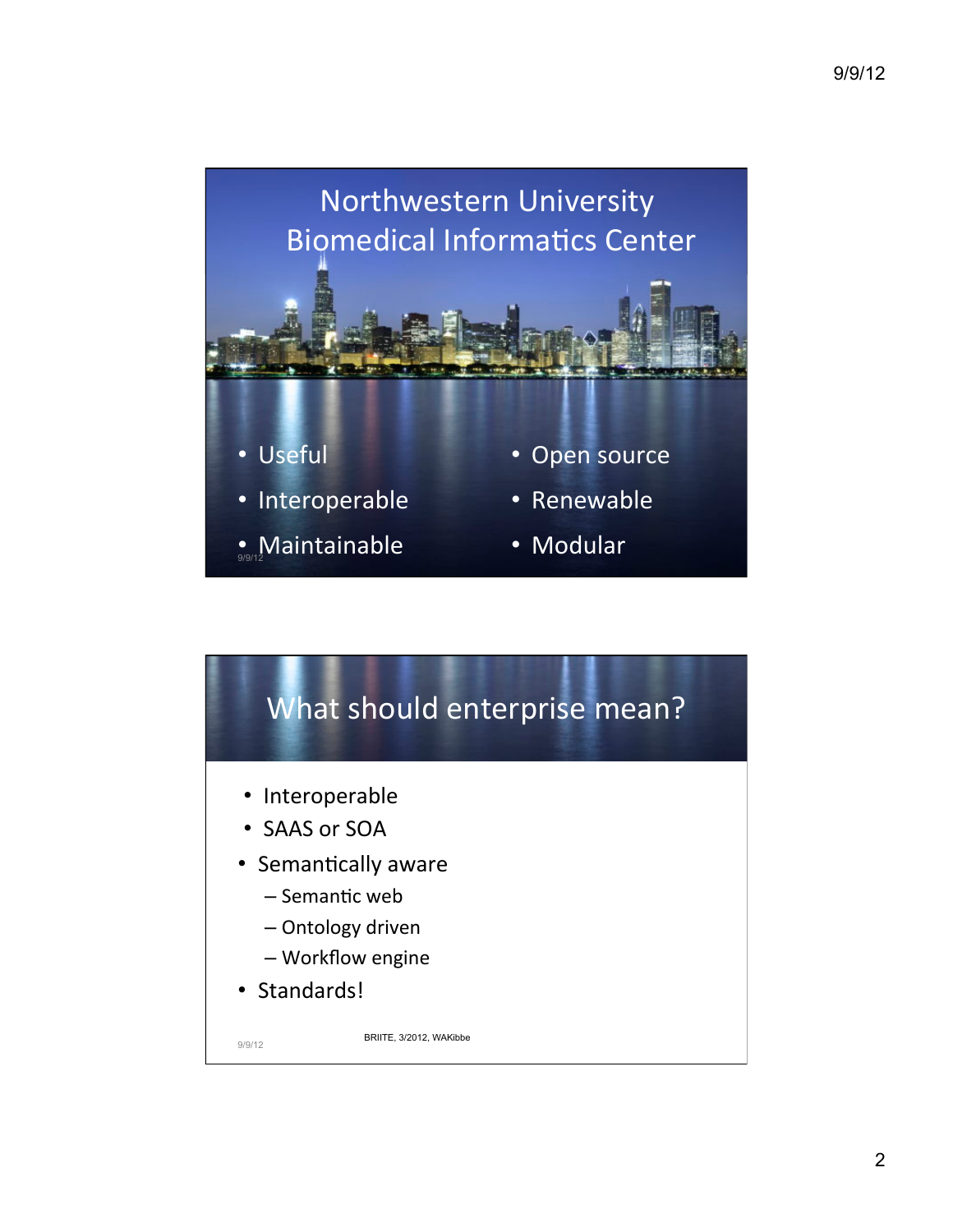

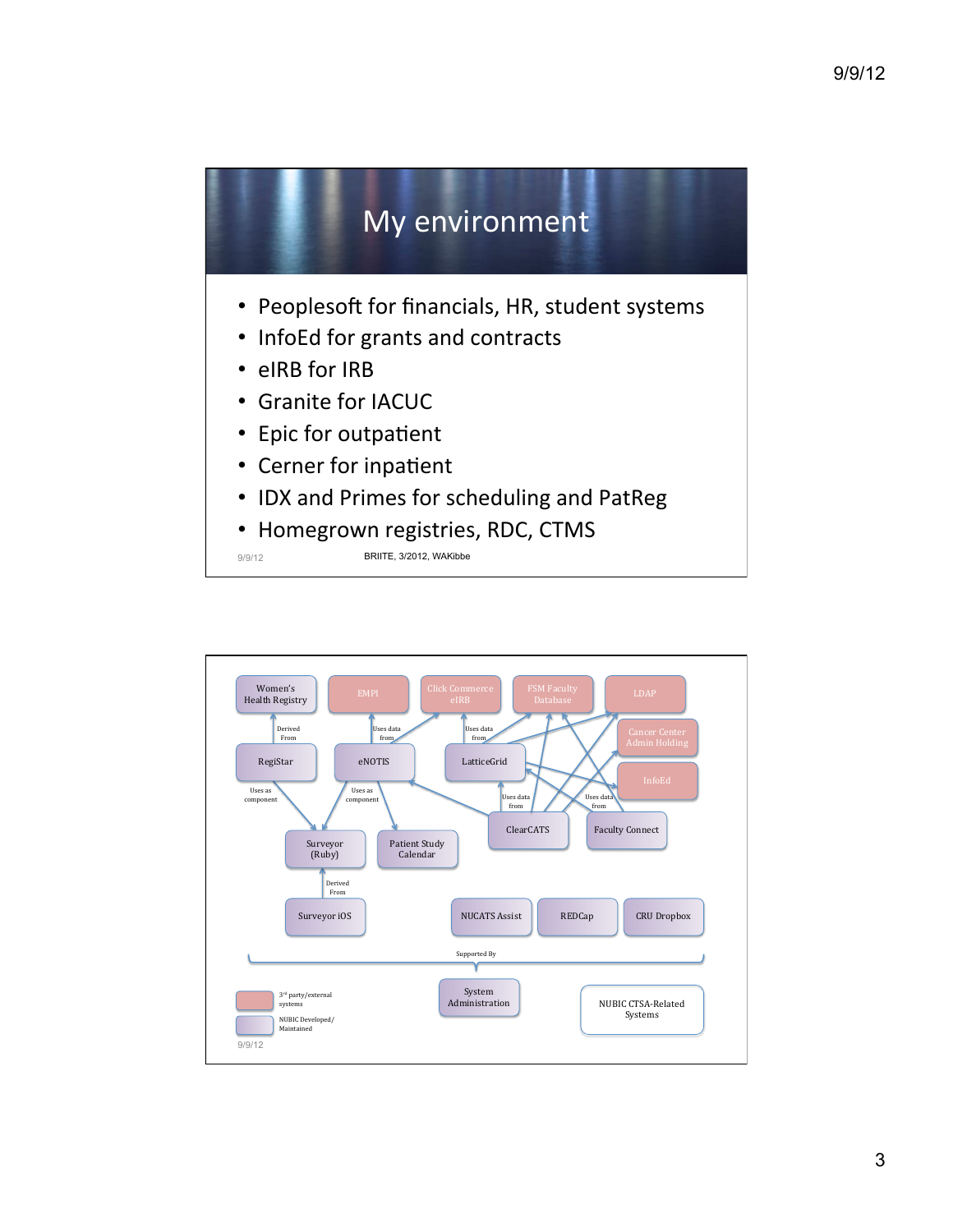

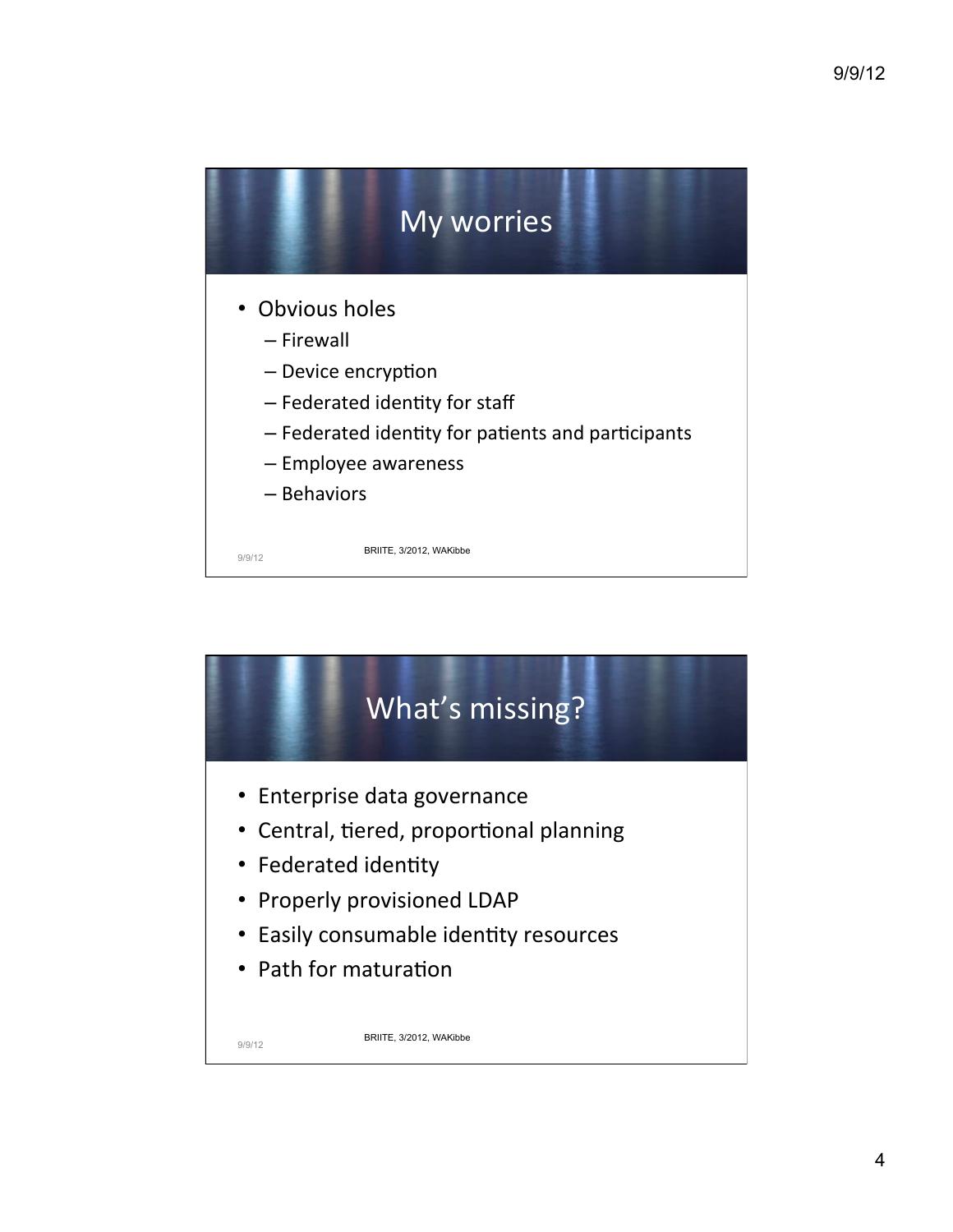

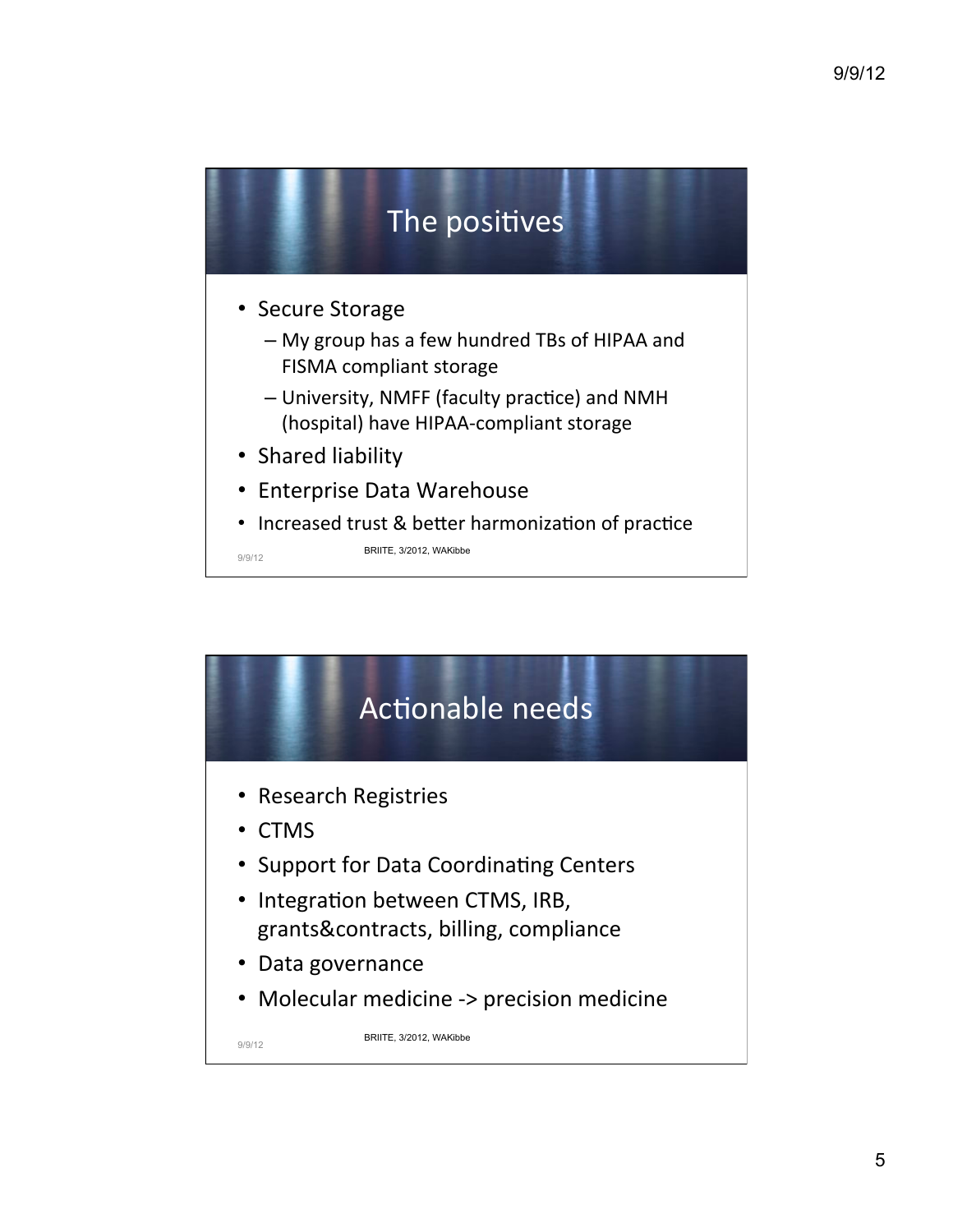| <b>More Challenges</b> |                                                    |                                          |
|------------------------|----------------------------------------------------|------------------------------------------|
|                        | Governance<br><b>Technical</b><br>Financial        | Regulatory<br>Compliance<br>Data Sharing |
|                        | <b>Standards</b><br>Operations and Culture QC / QA | Data Security                            |
|                        | Healthcare summit, 3/2012, WAKibbe<br>9/9/12       |                                          |

| <b>Clinical Perspective</b>     |                               |  |  |
|---------------------------------|-------------------------------|--|--|
| <b>Researcher Portal</b>        | <b>Patient Portal</b>         |  |  |
| Cohort Identification           | <b>Personalized Health</b>    |  |  |
| <b>Molecular Profiling</b>      | Record                        |  |  |
| Comparative                     | <b>Personalized Search</b>    |  |  |
| Effectiveness                   | Follow-up                     |  |  |
| <b>Clinicians Portal</b>        | <b>Administrative Portal</b>  |  |  |
| <b>Decision Support</b>         | <b>Meaningful Use</b>         |  |  |
| <b>Clinical Trials Matching</b> | <b>Operation Dashboards</b>   |  |  |
| <b>Clinical Pathways</b>        | <b>Reporting and Services</b> |  |  |
| 9/9/12                          |                               |  |  |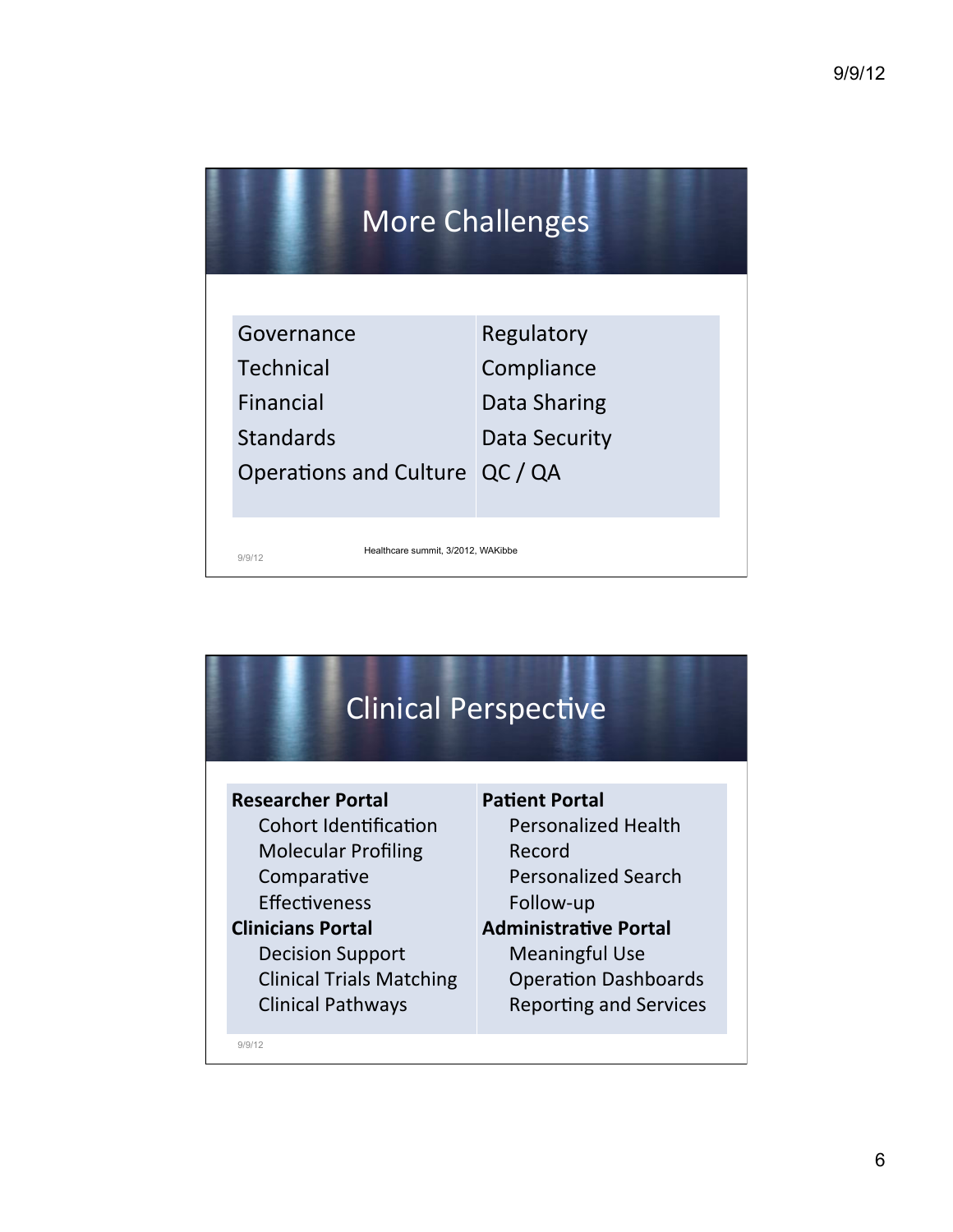

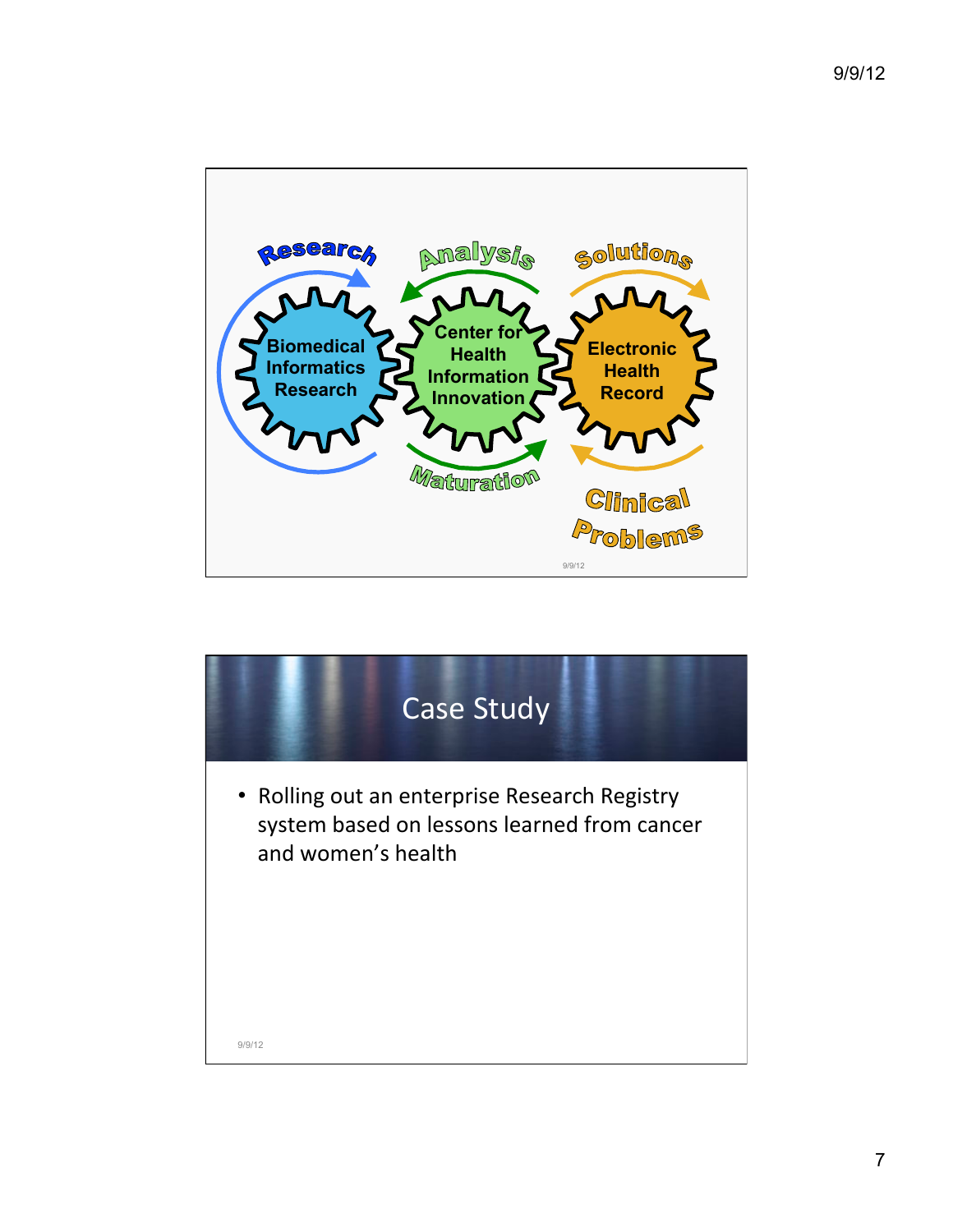

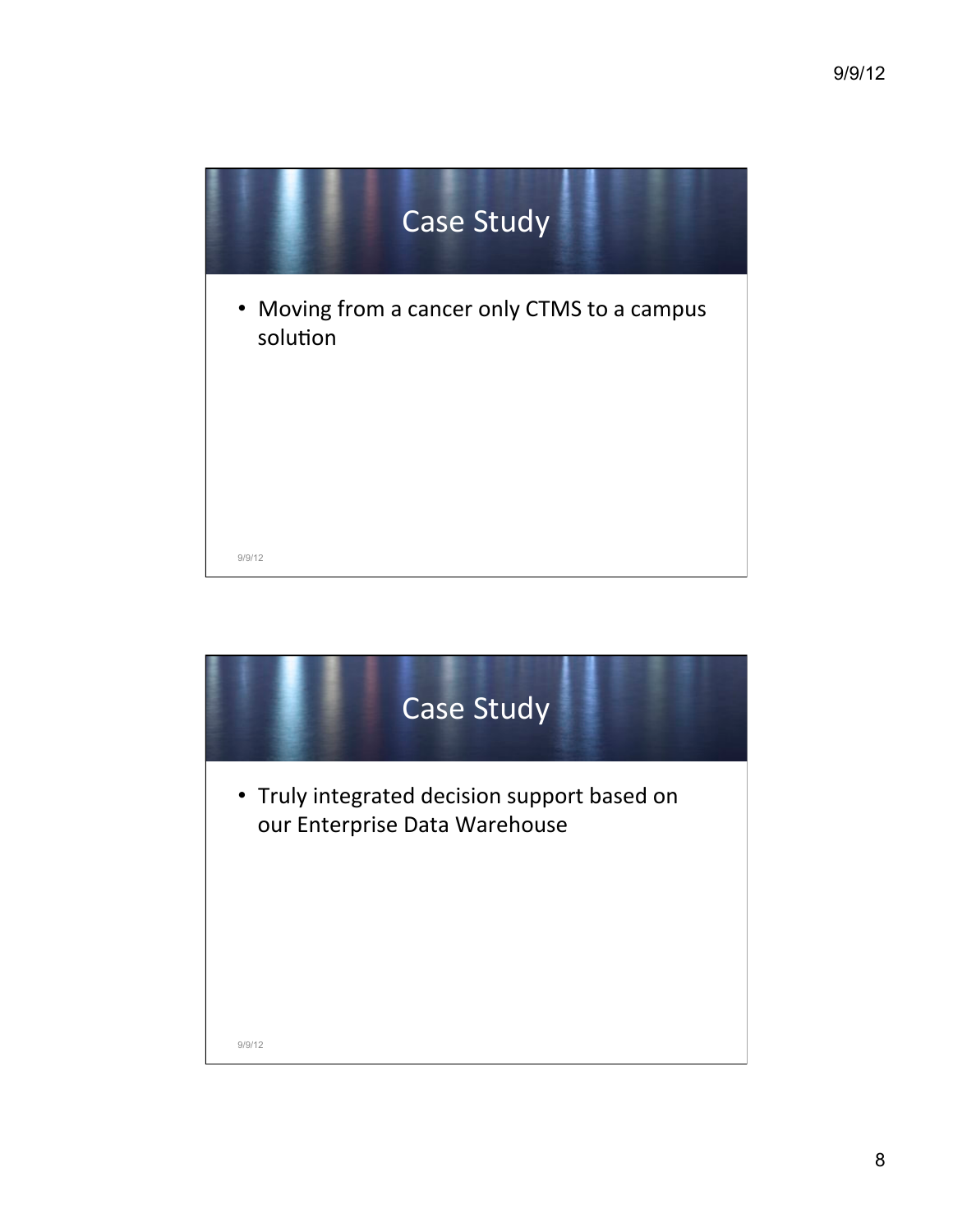

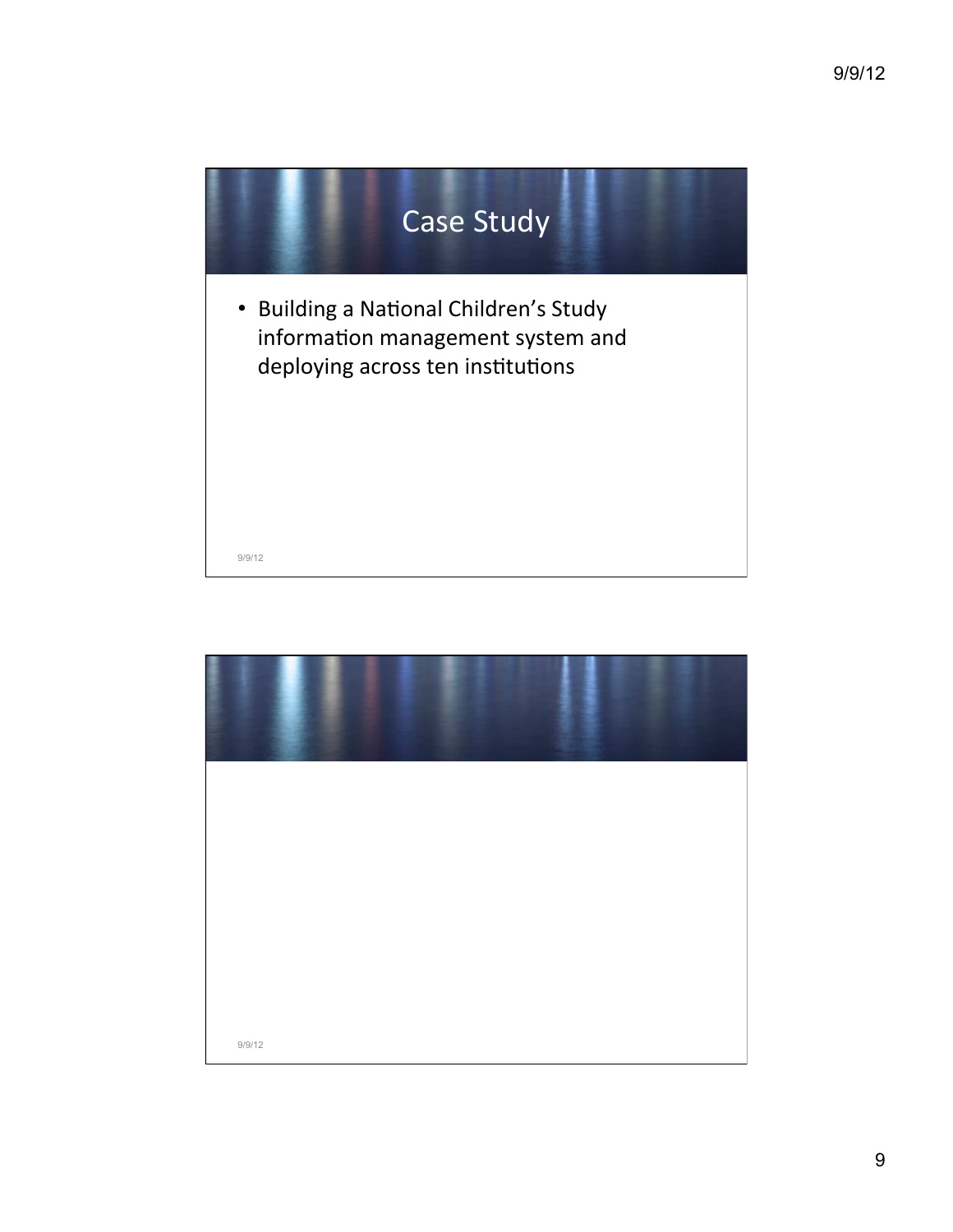

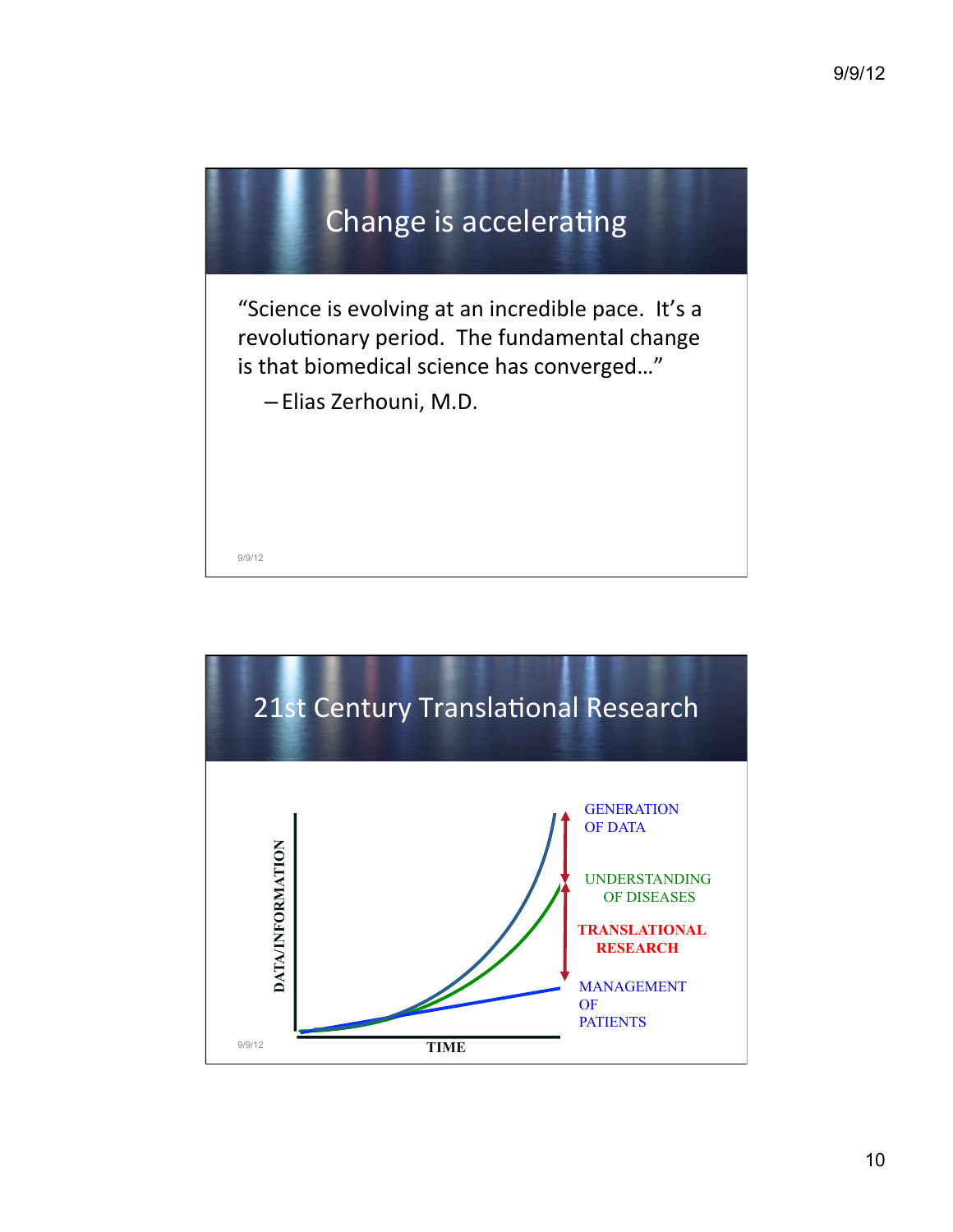## The -omic data tsunami

- Arrays (Gene Expression, SNPs, Methylation)
- **Proteomics**
- **Next Generation Sequencing**
- Whole genomes
- **Exome sequencing**
- Genomic methylation patterns
- **Metagenomics**
- Fine resolution transcript/splicing

9/9/12